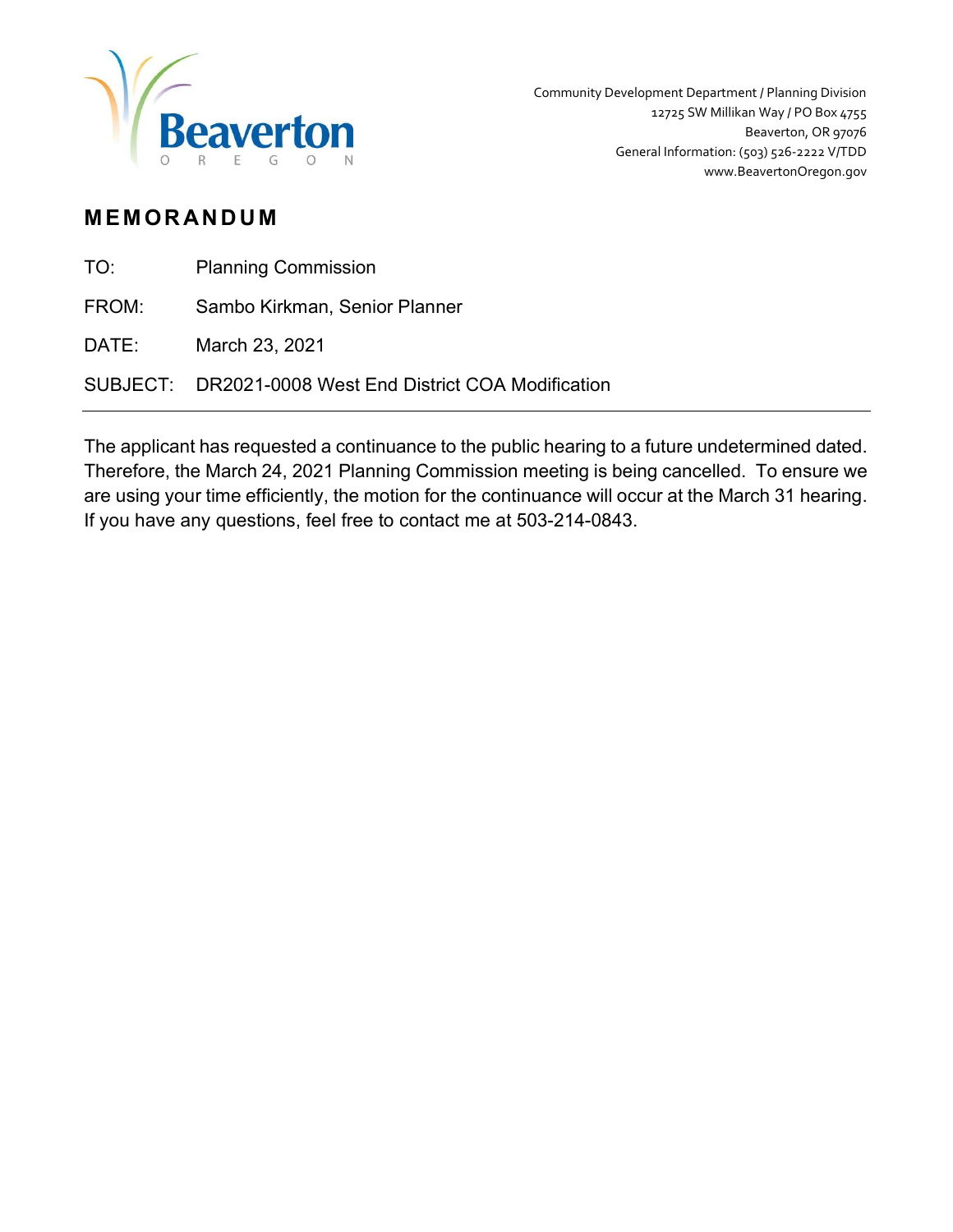

## M E M O R A N D U M

DATE: March 23, 2021

- TO: Sambo Kirkman, Senior Planner City of Beaverton Planning Division
- FROM: Maureen Jackson, AICP Stacy Connery, AICP
- CC: Fred Gast, West End Beaverton, LLC Pam Verdadero, West End Beaverton, LLC
- Project Name: West End District Condition of Approval Modification (DR2021-0008)
- Re: Continuance Request and Postponement of Planning Commission Hearing

Pacific Community Design, Inc., on behalf of Fred Gast of West End Beaverton, LLC, is requesting that City Staff postpone the Planning Commission Public Hearing scheduled for 6:30 p.m. March 24, 2021, and sixty (60) day continuance of the West End District Condition of Approval Modifications application (DR2021-0008). Please see continuance request form attached.

Thank you.

Attachments

Continuance Request From